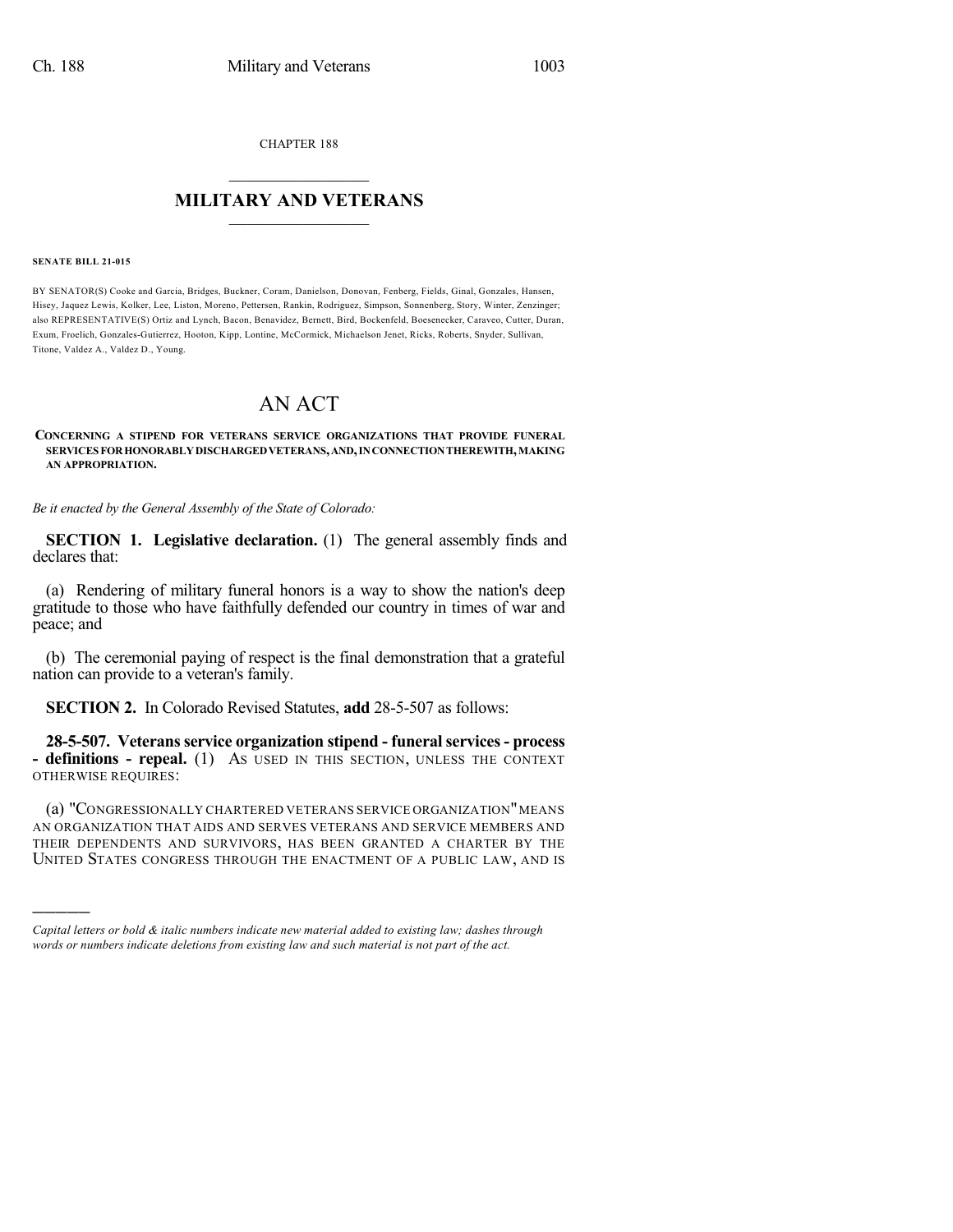INCLUDED IN THE LIST OF PATRIOTIC AND NATIONAL ORGANIZATIONS IN 36 U.S.C. SEC. 20101, ET SEQ.

(b) "DEPARTMENT" MEANS THE DEPARTMENT OF MILITARY AND VETERANS AFFAIRS CREATED AND EXISTING PURSUANT TO SECTION 24-1-127.

(c) "LOCAL VETERANS SERVICE ORGANIZATION" MEANS AN AUXILIARY, LOCAL UNIT, OR DIVISION OF A CONGRESSIONALLY CHARTERED VETERANS SERVICE ORGANIZATION, OPERATING IN COLORADO.

(2) (a) THE DEPARTMENT SHALL PAY, SUBJECT TO AVAILABLE APPROPRIATIONS, UP TO SEVENTY-FIVE DOLLARS, REFERRED TO IN THIS SECTION AS A "STIPEND", TO A LOCAL VETERANS SERVICE ORGANIZATION FOR EACH TIME THE ORGANIZATION PROVIDES AN HONOR GUARD DETAIL TO PERFORM ANY OF THE FOLLOWING SERVICES AT THE FUNERAL OF A DECEASED HONORABLY DISCHARGED VETERAN:

(I) A BASIC MILITARY FUNERAL HONORS CEREMONY, AS DESCRIBED IN SUBSECTION  $(3)(a)$  OF THIS SECTION; OR

(II) ANY OTHER FUNERAL-RELATED SERVICES AND PERSONNEL, INCLUDING BUT NOT LIMITED TO PALLBEARERS, RIFLE TEAMS, AND CHAPLAIN OR RELIGIOUS SERVICES.

(b) THE DEPARTMENT SHALL PAY A SEVENTY-FIVE-DOLLAR STIPEND TO A LOCAL VETERANS SERVICE ORGANIZATION FOR SERVICES PERFORMED AT EACH FUNERAL BUT MAY DECREASE THE AMOUNT OF THE STIPEND PAID FOR SERVICES PERFORMED AT A SECOND OR SUBSEQUENT FUNERAL WHEN AN ORGANIZATION PERFORMS SERVICES AT MORE THAN ONE FUNERAL ON THE SAME DAY.WHEN DETERMINING THE AMOUNT OF THE STIPEND FOR SERVICES AT A SECOND OR SUBSEQUENT FUNERAL,THE DEPARTMENT SHALL CONSIDER THE ACTUAL EXPENSES INCURRED BY THE ORGANIZATION AND ITS MEMBERS FOR PROVIDING THE SERVICES, INCLUDING MILEAGE AND TRANSPORTATION COSTS AND MEALS.

(c) IN ORDER TO RECEIVE A STIPEND FOR PROVIDING SERVICES AT A FUNERAL, A LOCAL VETERANS SERVICE ORGANIZATION MUST REQUEST THE STIPEND PURSUANT TO THE PROCESS ESTABLISHED BY THE DEPARTMENT.

(3) (a) THE BASIC MILITARY FUNERAL HONORS CEREMONY FOR A VETERAN CONSISTS OF FOLDING AND PRESENTING THE UNITED STATES FLAGTO THE VETERAN'S FAMILY, IF FAMILY MEMBERS ARE AVAILABLE, AND PLAYING TAPS. TAPS MUST BE PLAYED BY A BUGLER OR, IF A BUGLER IS NOT AVAILABLE, BY USING A HIGH-QUALITY RECORDED VERSION.

(b) IF THE LOCAL VETERANS SERVICE ORGANIZATION PROVIDES A STUDENT TO PLAY TAPS, THE ORGANIZATION MAY PAY SOME OR ALL OF THE SEVENTY-FIVE DOLLARS TO THE STUDENT.

(4) ON OR BEFORE JANUARY 15, 2022, THE DEPARTMENT SHALL CREATE A PROCESS FOR A LOCAL VETERANS SERVICE ORGANIZATION TO APPLY FOR AND RECEIVE A STIPEND. IN ADDITION TO ANY OTHER REQUIREMENTS, THE PROCESS MUST REQUIRE THE ORGANIZATION TO: